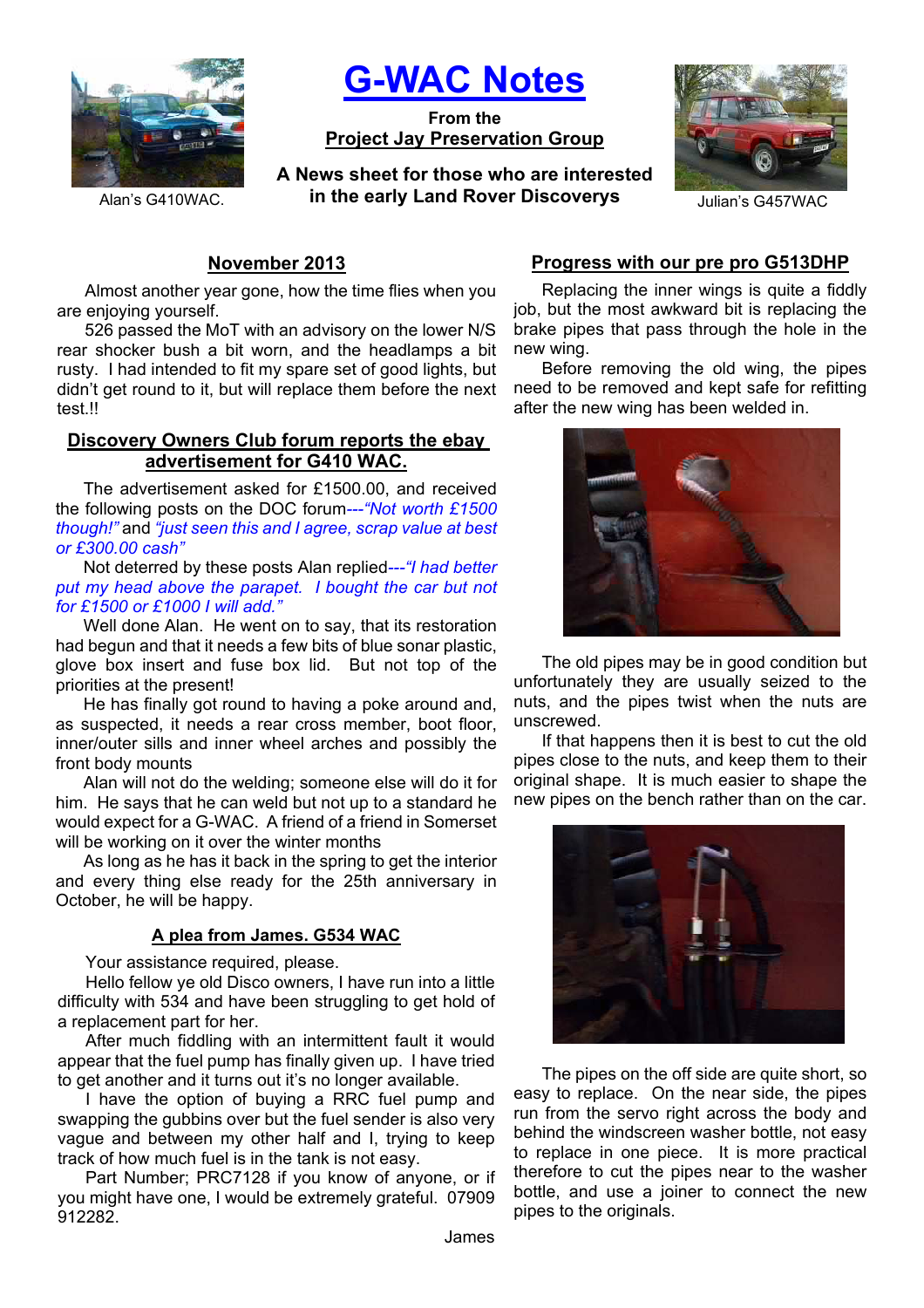### **G618 WAC is not for sale**

I took a trip over to Scunthorpe to see if I could help Johan with his negotiating to buy 618 from Steve.

The car was at the back of the yard at Steve's garage and was not easy to get to, we had to climb over a few 80 inch Series Is and Series IIs to get to it.

I was introduced to Steve just as he was opening his laptop. He said to Johan "I've got something to show you, a website about G-WACs" Steve had come across Graham's www.g-wacdiscoverys.net. website and was impressed with the information about the early cars.



Steve is obviously a very dedicated Land Rover enthusiast, and after a discussion about 618, he decided to keep it and restore it at some time.

But when? Being a very busy garage owner, the restoration will have to be put on the back burner because the 1951 80" is waiting to be restored.

#### **PETER JAMES** INSURANCE.

772, Hagley Road West, Oldbury, West Midlands. B68 0PJ. Telephone: 0121 506 6040. www.peterjamesinsurance.co.uk



## **A message from Dr. Deither Hofmann.**

Dear Roy,

I've read your article G-WAC ENTHUSIAST GROUP in the MAGBOOK Magazine "Discovery" (LRM) and would like to join the GROUP, receiving each month a copy of your newssheet.

Ì have an early three door Discovery 200 Tdi (1992) as my own, and I am very interested for restoring and preserving this wonderful vehicle.



I have sent you, as desired, pictures of my Discovery and one with myself in a camping-site, and I hope you will like them.

Kind regards



Dr. Diether Hofmann, 54, Max von Mueller Str., D 84056 Rottenburg (Germany)

#### **G-WAC Notes on websites**

**xxxxxxxxxxxxxxxxxxxxxxxxxxxxxxxxxxxxxxxxxxxxxxxxxxxxxxxxxxxxxxxxxxxxxxxxxxxxxxxxxxxxxxxxxxxxx Home of the Project Jay Preservation Group**

> More articles on Graham's website, **www.g-wacdiscoverys.net grahambethell@virginmedia.com**

#### **xxxxxxxxxxxxxxxxxxxxxxxxxxxxxxxxxxxxxxxxxxxxxxxxxxxxxxxxxxxxxxxxxxxxxxxxxxxxxxxxxxxxxxxxxxxxx**

Brian Radford, of Northmead 4x4, is keeping up-to-date with a copy of the Notes on his website. All the back issues from the start in May 2007 are there.

He also has another website to advertise Classic Rallies and shows.

**www.northmead4x4.co.uk/gwac\_discoverys.htm**

**www.classicrallies.co.uk/index.htm**

Northmead Online www.northmead.co.uk



Compiled by Roy Preston. If anyone would like to contribute an article for these notes, or receive a copy, please email me at roy@g-wac.com or post your address to B R Preston, "Scawdel", Wormald Green, Harrogate, North Yorkshire, HG3 3PU. Phone 01765 677124. Mobile 07876 473714

Issue 76 November 2013